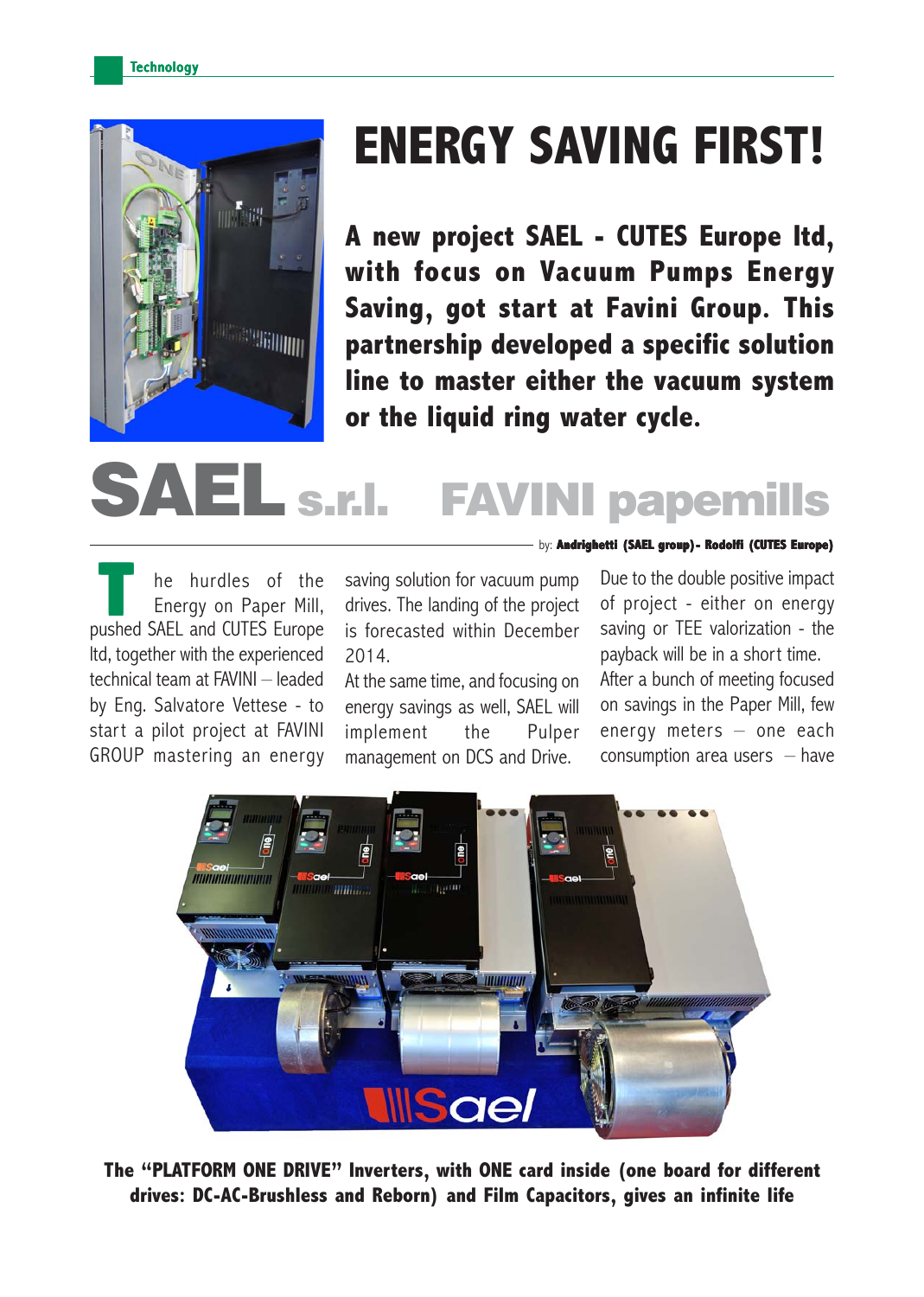been installed. With a specific tool developed for this application, the SAELs DCS Scalink stores the consumption data on each user (from date to date). Having this tool the saving explorer phase by inverter, got started for all the areas in the plant.

#### **Energy Saving Improvements**

To fulfill all the MC machines vacuum needs of today, the traditional vacuum systems are not flexible and oversized. This happens having a false air regulation management. However this approach has two weaknesses: in case of high vacuum levels, especially.

- The first is related to the treated volumes, which, in the presence of false air and because of gas expansion effects, rise up to high levels. This imply to use higher machines, getting higher consumptions of course:

- The second is the pump curve volume regulation compared to the vacuum level, which implies over production of vacuum itself and higher consumptions as well. Due to new materials used today, like draining elements, felts and presses, the vacuum requirements for each user are getting higher. Moreover the today's technology allows much higher accuracy to control the flux regulation of the pump.

The SAEL ONE DRIVE PLATFORM, implemented by the CUTES Europe ltd vacuum control features, is a drives line dedicated to high demanding vacuum pumps. Particularly used on applications where the vacuum floating level is related to the machine use: like Flat Table – The production or the basis weight needs different set points for each position  $-$  the Felts Conditioner – where the variation is a life cycle specific trait, due to the natural closing and compaction over the production -.

Due to different productions, FAVINI was looking for volume



**Typical Cutes Europe installation with series of pumps for felts conditioning**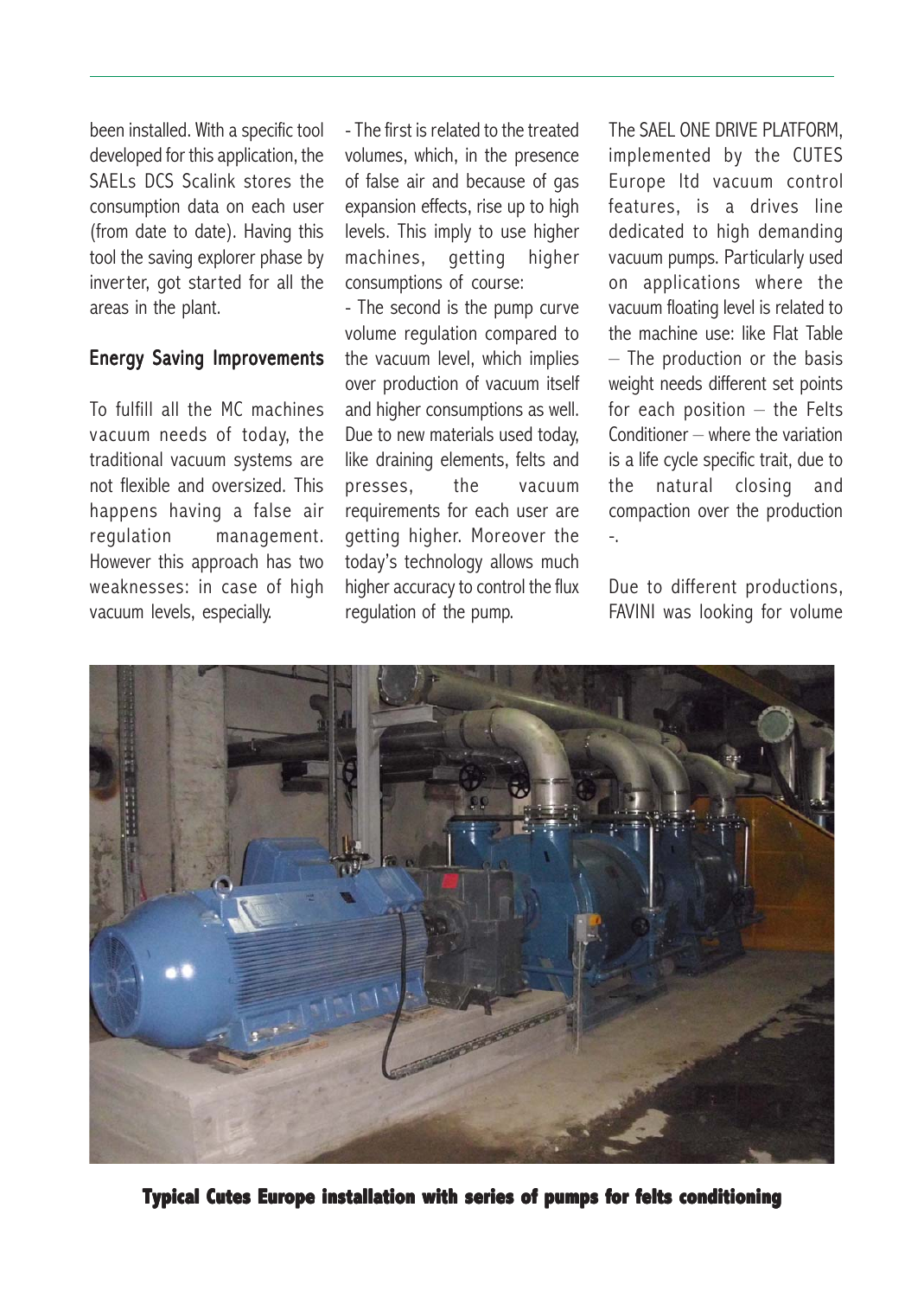variations linked to the Flat Table vacuum as much as to the Felts. They chose our high flexible system who can pick and work on a single component / position offering less scraps caused by false airs or expansions. Moreover having the DCS by SAEL with CUTES Europe ltd features inside, it is possible to control the production trends – providing information on countermeasures or saving inputs.

#### Pump data and regulations

A right balanced system is based on focused needs. CUTES Europe ltd and FAVINI's tech Team did a good job working tuned on that aspect. They picked a bunch of pumps on different sizes and a minimum vacuum requirement closed to the lower system



**Section of the water liquid ring with closed lop management**

consumption and recycling/ integration of the existing.

Defined the minimum requirement for each position by custom algorithms, the system automatically sets the speed of each pump using the ONE DRIVE. Against the traditional way on

selecting liquid ring pumps, or blows, or radial ventilators due to a required curve, this system allows the customer to automatically select the right application based on specific area needs: this means the best ratio



**Pumps Drive Electrical Cabinet equipped by the exclusive "PLATFORM ONE" drives**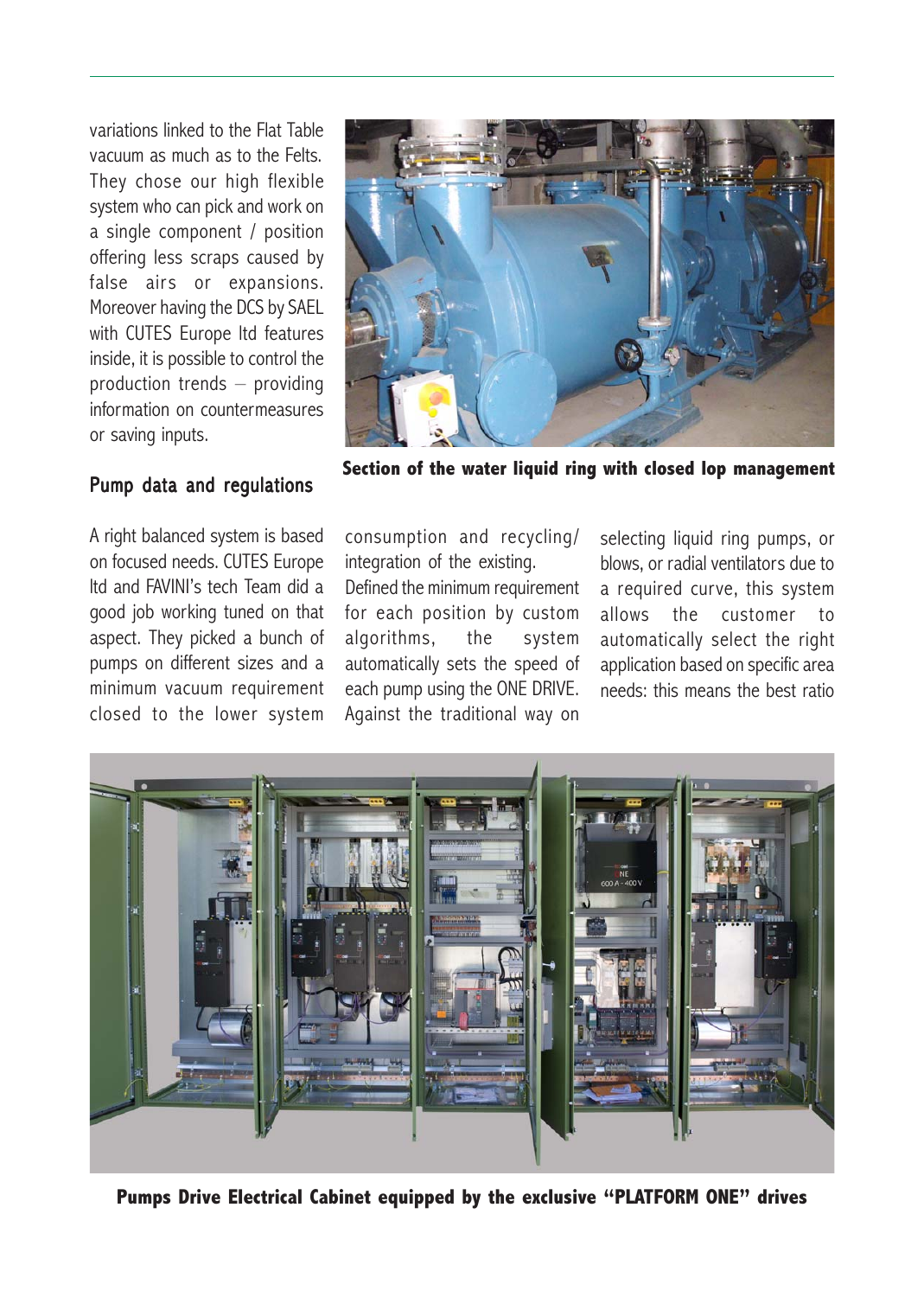





**Bottom page Vacuum with popup**

between consumption and volumes per unit.

The custom DCS – developed in partnership with SAEL – used to manage the water flux for liquid

ring, as much as the vacuum system regulation, riches 95% on closed cycle at FAVINI.

## **CUTES Europe ltd** Box: Paper skills

CUTES Europe ltd produces liquid ring vacuum pumps, roots blowers, radial ventilators. Over hundreds of applications in Europe and Middle East award the Company as a leader on Paper industry.

CUTES Europe ltd is a customer oriented Company who rises skills and products at the same time. It offers specific inspections and on site investigations providing the best solution for new and existing machines on Paper industry. The last frontier is the vacuum control and regulation system, implemented together with SAEL. This partnership developed a high performing solution line to master either the vacuum system or the liquid ring water cycle.